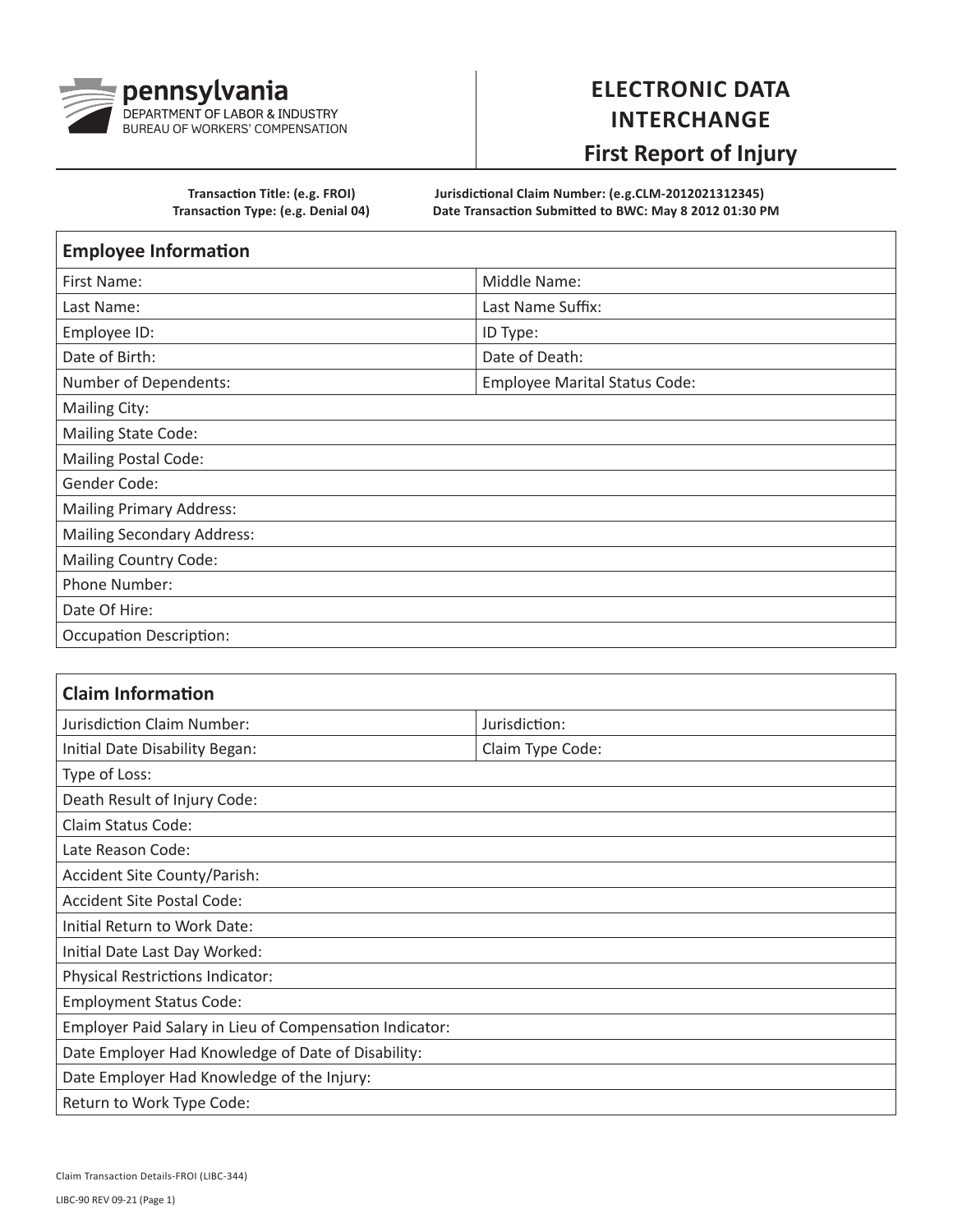## **Injury Information** Date of Injury: Time of Injury: Part of Body Injury Code: Cause of Injury Code: Nature of Injury Code: Accident/Injury Description Narrative:

## **Denial Information**

Full Denial Reason Code:

Denial Reason Narrative:

| <b>Insurer Information</b> |               |
|----------------------------|---------------|
| Insured Report Number:     | Insured FEIN: |
| Insurer FEIN:              |               |
| Insured Name:              |               |
| Insured Type Code:         |               |
| <b>Insurer Name:</b>       |               |

| <b>Claim Administrator Information</b>          |
|-------------------------------------------------|
| <b>Claim Administrator Name:</b>                |
| Claim Administrator FEIN:                       |
| Claim Administrator Postal Code:                |
| Claim Administrator Claim Number:               |
| Claim Administrator City:                       |
| Claim Administrator State Code:                 |
| Claim Administrator Information/Attention Line: |
| Claim Administrator Primary Address:            |
| Claim Administrator Secondary Address:          |
| Claim Administrator County Code:                |

| <b>Employer Information</b>       |
|-----------------------------------|
| Name:                             |
| Employer FEIN:                    |
| <b>Mailing Primary Address:</b>   |
| <b>Mailing Secondary Address:</b> |
| Mailing City:                     |
| <b>Mailing Postal Code:</b>       |
| Mailing State Code:               |
| <b>Mailing Country Code:</b>      |

Claim Transaction Details-FROI (LIBC-344)